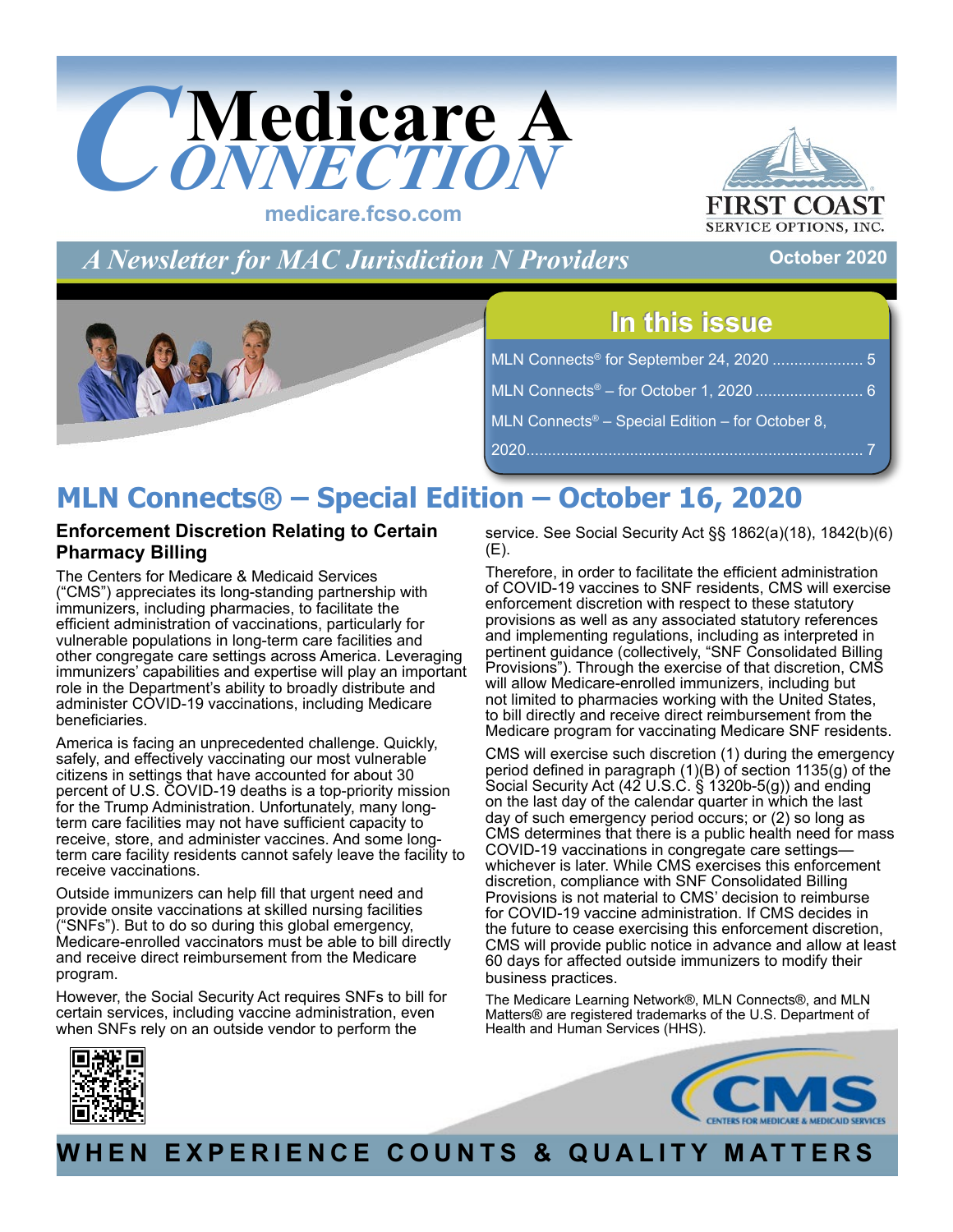## <span id="page-1-0"></span>**Contents**

#### **[Medicare A Connection](#page-0-0)**

| <b>Local Coverage Determinations</b> |  |
|--------------------------------------|--|
|                                      |  |

#### **[Educational Resources](#page-3-0)**

|--|--|

#### **[CMS MLN Connects®](#page-4-0)**

| <b>First Coast Contact Information</b> |  |
|----------------------------------------|--|
|                                        |  |

#### The *Medicare A Connection* is published monthly by First Coast Service Options Inc.'s Provider Outreach & Education division to provide timely and useful information to Medicare Part A providers.

Articles included in the *Medicare A Connection* represent formal notice of coverage policies. Policies have or will take effect on the date given. Providers are expected to read, understand, and abide by the policies outlined within to ensure compliance with Medicare coverage and payment guidelines.

*only are copyright 2019 by American Medical Association publication of CPT®). All Rights Reserved. Applicable FARS/DFARS apply. No fee schedules, basic units, relative values or related listings are included in CPT®. AMA medical services. AMA assumes no liability for data herein.*

*ICD-10-CM codes and its publication are copyright 2019 Optum360, LLC. All rights reserved.*

*This document contains by third parties. Such Florida Blue and/or First Coast Service Options Inc. are not responsible for their content. The inclusion of these references within this endorsement of the material on*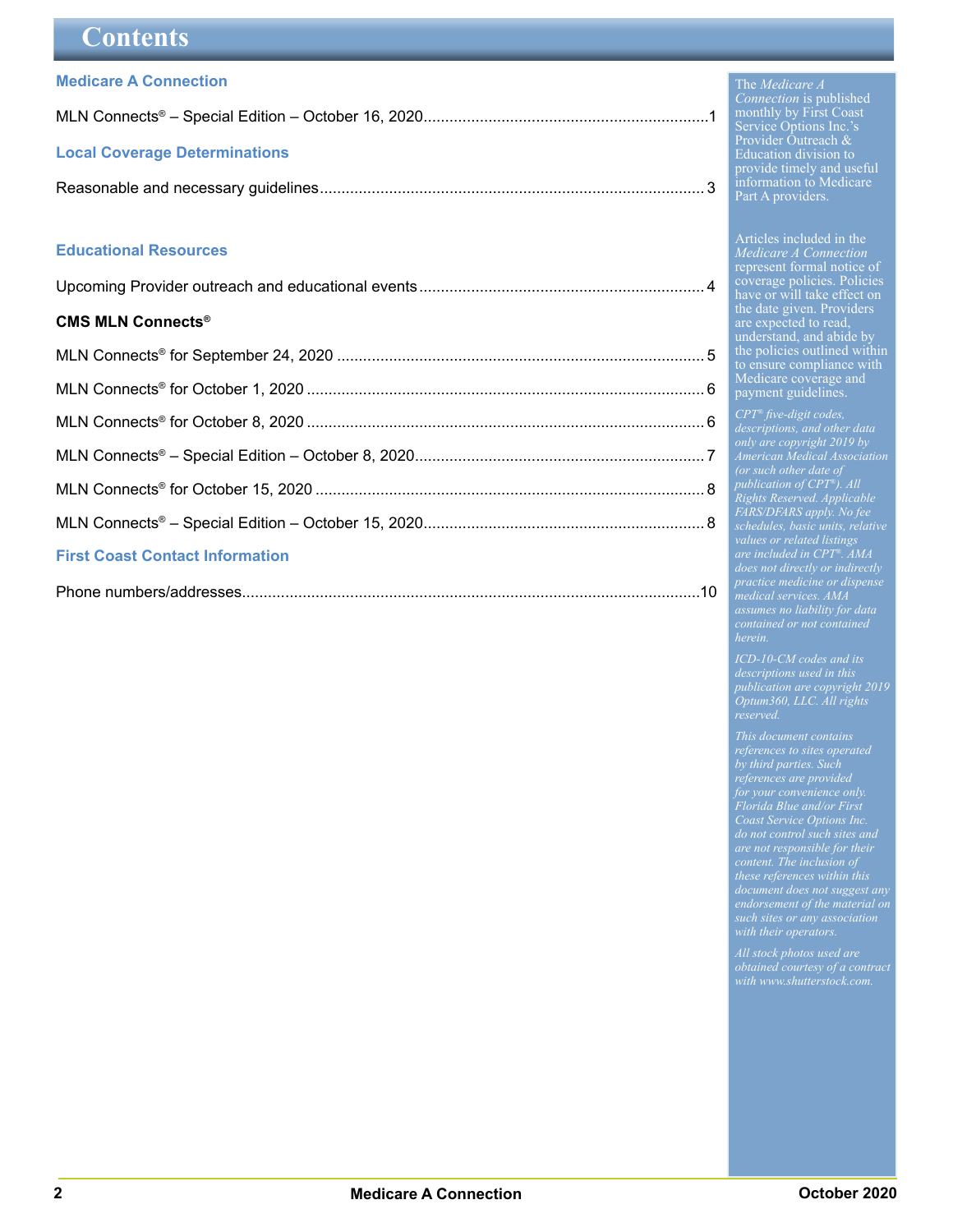## <span id="page-2-0"></span>**Local coverage determinations**

The *[LCDs/Medical Affairs](https://medicare.fcso.com/Landing/139800.asp)* section of our website provides you with the latest *[medical affairs news](https://medicare.fcso.com/Coverage_News/)*, *[active LCDs](https://medicare.fcso.com/coverage_find_lcds_and_ncds/LCD/active.asp)*, and *[proposed LCDs](https://medicare.fcso.com/coverage_find_lcds_and_ncds/LCD/draft.asp)*.

You can also find information on *[self-administered drug](https://medicare.fcso.com/Self-administered_drugs/)  [exclusions](https://medicare.fcso.com/Self-administered_drugs/)* and *[clinical trials](https://medicare.fcso.com/Clinical_trials/)*.

First Coast has made it easy to locate active, proposed, and retired LCDs on the *[Active LCD Index](https://medicare.fcso.com/coverage_find_lcds_and_ncds/LCD/active.asp)*.

The *[LCD search tool](https://medicare.fcso.com/coverage_find_lcds_and_ncds/lcd_search.asp)* helps you find the coverage information you need quickly and easily. Just enter a procedure code, keyword, or the LCD's "L number," click the corresponding button, and the application will automatically display links to any LCDs applicable to the parameters you specified.

Best of all, depending upon the speed of your internet connection, the LCD search process can be completed in less than 10 seconds.

In addition to using the search tools, First Coast's LCDs are available using CMS' *[Medicare Coverage Database](https://www.cms.gov/medicare-coverage-database/)  [\(MCD\)](https://www.cms.gov/medicare-coverage-database/)*.

## **Reasonable and necessary guidelines**

In the absence of an LCD, *[national coverage determination](https://www.cms.gov/medicare-coverage-database/indexes/ncd-by-chapter-and-section-index.aspx)  [\(NCD\)](https://www.cms.gov/medicare-coverage-database/indexes/ncd-by-chapter-and-section-index.aspx)*, or CMS manual instruction, reasonable and necessary guidelines still apply.

Section 1862(a) (1) (A) of the Social Security Act directs the following:

**No payment may be made under Part A or Part B for any expenses incurred for items or services not reasonable and necessary for the diagnosis or treatment of illness or injury or to improve the functioning of a malformed body member.** 

**Note:** Malformed is defined as (of a person or part of the body) abnormally formed; misshapen.

The Medicare administrative contractor will determine if an item or service is "reasonable and necessary" under §1862(a) (1) (A) of the Act if the service is:

- Safe and effective
- Not experimental or investigational; and
- Appropriate, including the duration and frequency in terms of whether the service or item is:
- Furnished in accordance with accepted standards of medical practice for the diagnosis or treatment of the beneficiary's condition or to improve the function of a malformed body member;
- Furnished in a setting appropriate to the beneficiary's medical needs and condition;
- Ordered and furnished by qualified personnel; and
- One that meets, but does not exceed, the beneficiary's medical need

#### **Medicare news**

#### **Advance beneficiary notice**

Modifier GZ must be used when physicians, practitioners, or suppliers want to indicate that they expect that Medicare will deny an item or service as not reasonable and necessary and they have not had an advance beneficiary notification (ABN) signed by the beneficiary.

**Note:** Line items submitted with the modifier GZ will be automatically denied and will not be subject to complex medical review.

Modifier GA must be used when physicians, practitioners, or suppliers want to indicate that they expect that Medicare will deny a service as not reasonable and necessary and they do have on file an ABN signed by the beneficiary.

All claims not meeting medical necessity of a local coverage determination must append the billed service with modifier GA or GZ.

## **2021 ICD-10-CM coding changes**

The billing and coding articles were revised with the 2021 updates to the ICD-10-CM diagnosis coding structure effective for services rendered **on or after October 1, 2020.**

LCDs are available through the CMS Medicare Coverage Database at *[https://www.cms.gov/medicare-coverage](https://www.cms.gov/medicare-coverage-database/overview-and-quick-search.aspx)[database/overview-and-quick-search.aspx](https://www.cms.gov/medicare-coverage-database/overview-and-quick-search.aspx)*

A billing and coding article for a LCD (when present) may be found at the bottom of the LCD by selecting "Related Local Coverage Documents" in the "Section Navigation" drop-down menu at the top of the LCD page.

**Note:** To review active, future and retired LCDs, please *[click here](https://medicare.fcso.com/Coverage_Find_LCDs_and_NCDs/index.asp)*.

## **Electronic notification**

To receive quick, automatic notification when new and revised LCDs are posted to the website, subscribe to the *[First Coast eNews mailing list](https://medicare.fcso.com/Header/137525.asp)*.

Simply enter your email address and select the subscription option that best meets your needs.

### **More information**

For more information, or if you do not have internet access and wish to obtain a hardcopy of a specific LCD, contact Medical Affairs at:

First Coast Service Options Medical Affairs 2020 Technology Parkway Suite 100 Mechanicsburg, PA 17050-9419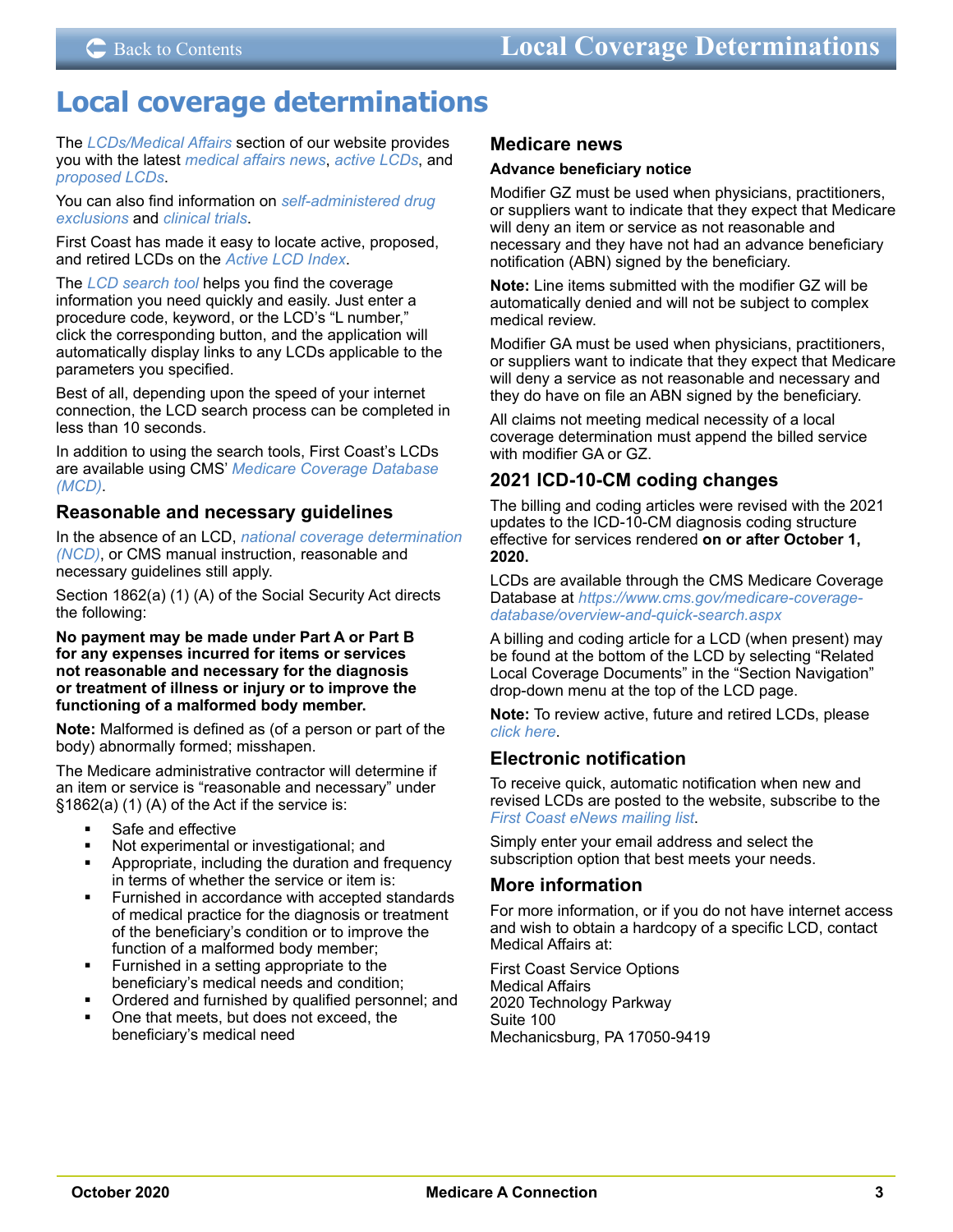## <span id="page-3-0"></span>**Upcoming provider outreach and educational events**

## *[Medicare's medical review programs \(A/B\)](https://medicare.fcso.com/Events/0471698.asp)*

Date: Tuesday, November 10, 2020 Time: 10 - 11:30 a.m. ET Type of Event: Webcast

## *[View our complete calendar of events](https://medicare.fcso.com/Events/139814.asp)*

**Note**: Unless otherwise indicated, designated times for educational events are stated as ET, and the focus is to Florida, Puerto Rico, and the U.S. Virgin Islands.

#### **Two easy ways to register**

**Online** – Visit our provider training website at *[First Coast University](https://guidewell.sumtotal.host/Broker/Account/Login.aspx?wtrealm=https%3a%2f%2fGUIDEWELL.sumtotal.host%2fcore%2f&init=true&ReturnUrl=http%3a%2f%2fguidewell.sumtotal.host%2fBroker%2fToken%2fSaml11.ashx%3fwa%3dwsignin1.0%26wtrealm%3dhttps%253a%252f%252fGUIDEWELL.sumtotal.host%252fcore%252f%26wreply%3dhttps%253a%252f%252fguidewell.sumtotal.host%252fCore&bypassfederation=1&domainid=8A0DED2D7B2C42E650514E91ABFEC309)*, log on to your account and select the course you wish to register. Class materials are available under "My Courses" no later than one day before the event**.** 

**First-time User?** Set up an account by completing *[Create User Account Form](https://guidewell.sumtotal.host/Broker/Account/SelfCreateUser.aspx?wtrealm=https%3a%2f%2fGUIDEWELL.sumtotal.host%2fcore%2f&ReturnUrl=http%3a%2f%2fguidewell.sumtotal.host%2fBroker%2fToken%2fSaml11.ashx%3fwa%3dwsignin1.0%26wtrealm%3dhttps%253a%252f%252fGUIDEWELL.sumtotal.host%252fcore%252f%26wreply%3dhttps%253a%252f%252fguidewell.sumtotal.host%252fCore&domainid=52E779EF85124601060E2A610FE1897F)* online. Providers who do not have yet a national provider identifier may enter "99999" in the NPI field. You will receive logon information within 72 hours of your request.

**Fax** – Providers without internet access may request a fax registration form through our Registration Hotline at 1-904- 791-8103. Class materials will be faxed to you the day of the event.

#### **Please Note:**

- Pre-registration is required for all teleconferences, webcasts and in-person educational seminars.
- Dates and times are subject to change prior to opening of event registration.

Keep checking our *[website](https://medicare.fcso.com/)* for details and newly scheduled educational events (teleconferences, webcasts, etc.).

### **Never miss a training opportunity**

If you or your colleagues were unable to attend one of our past Medicare educational webcasts, you still have the opportunity to learn about the topics covered during the training session. Visit the First Coast Medicare training website, download the recording of the event, and listen to the webcast when you have the time.

### **Take advantage of 24-hour access to free online training**

In addition to live training events, we also offer you the advantage of self-paced, free online courses that will allow you and your staff to train when and where it is most convenient for you. In addition, our comprehensive course catalog allows you to find the Medicare training that fits your specific needs, and several of our online courses offer CEUs. Learn more on the First Coast Medicare training website and explore our catalog of online courses.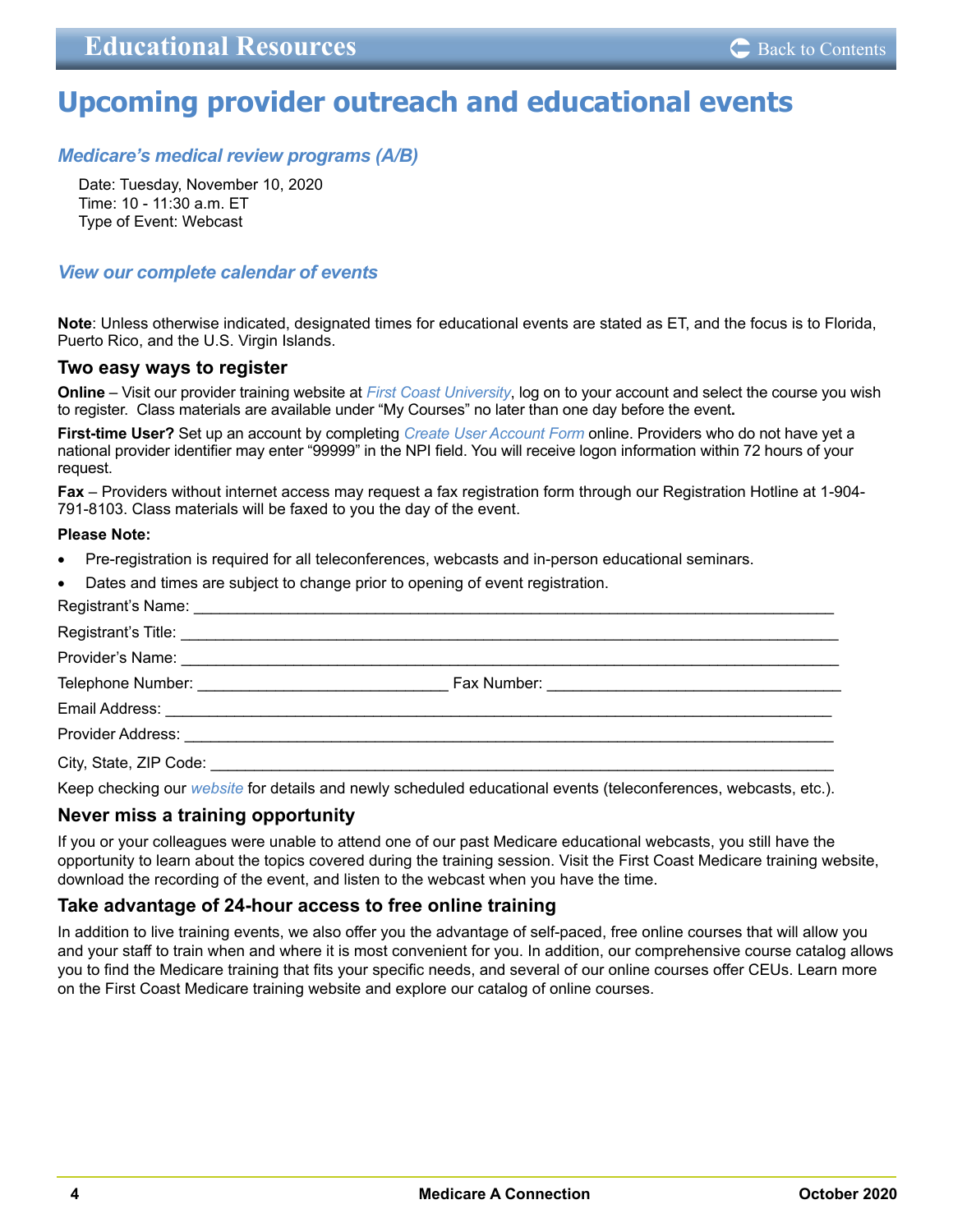# <span id="page-4-0"></span>**MLN Connects® CMS MLN Connects®**

The Centers for Medicare & Medicaid Services (CMS) *MLN Connects***®** is an official *Medicare Learning Network*® (*MLN*) – branded product that contains a week's worth of news for Medicare fee-for-service (FFS) providers. CMS sends these messages weekly to national health industry provider associations, who then disseminates the *MLN Connects***®** to its membership as appropriate.

## **MLN Connects® for September 24, 2020**

#### *[MLN Connects® for September 24, 2020](https://www.cms.gov/outreach-and-educationoutreachffsprovpartprogprovider-partnership-email-archive/2020-09-24-mlnc)*

*[View this edition as a PDF](https://www.cms.gov/files/document/2020-09-24-mlnc.pdf)*

#### **News**

- CMS to Expand Successful Ambulance Program Integrity Payment Model Nationwide
- Medicare Diabetes Prevention Program: Become a Medicare Enrolled Supplier
- COVID-19: Maintaining Safety, Critical Care Load-Balancing, & Behavioral Health
- National Cholesterol Education Month & World Heart Day

## **Claims, Pricers & Codes**

 Medicare Diabetes Prevention Program: Valid Claims

## **Events**

 CMS-CDC Fundamentals of COVID-19 Prevention for

Nursing Home Management Call — September 24

## **MLN Matters® Articles**

- 2021 Annual Update of Healthcare Common Procedure Coding System (HCPCS) Codes for Skilled Nursing Facility (SNF) Consolidated Billing (CB) Update
- National Coverage Determination (NCD 90.2): Next Generation Sequencing (NGS) for Medicare Beneficiaries with Germline (Inherited) Cancer
- Update to the Medicare Claims Processing Manual
- Update to the Model Admission Questions for Providers to Ask Medicare Beneficiaries — Revised

## **Publications**

 Checking Medicare Eligibility

The Medicare Learning Network®, MLN Connects®, and MLN Matters® are registered trademarks of the U.S. Department of Health and Human Services (HHS).



## **Find out first: Subscribe to First Coast**  *eNews*

Subscribe to First Coast Service Options *eNews*, to [learn the latest Medicare news and critical program](https://medicare.fcso.com/Header/137525.asp)  changes affecting the provider community. Join as many lists as you wish, in English or Spanish, and customize your subscription to fit your specific needs, line of business, specialty, or topics of interest. So*, subscribe to eNews, and stay informed.*

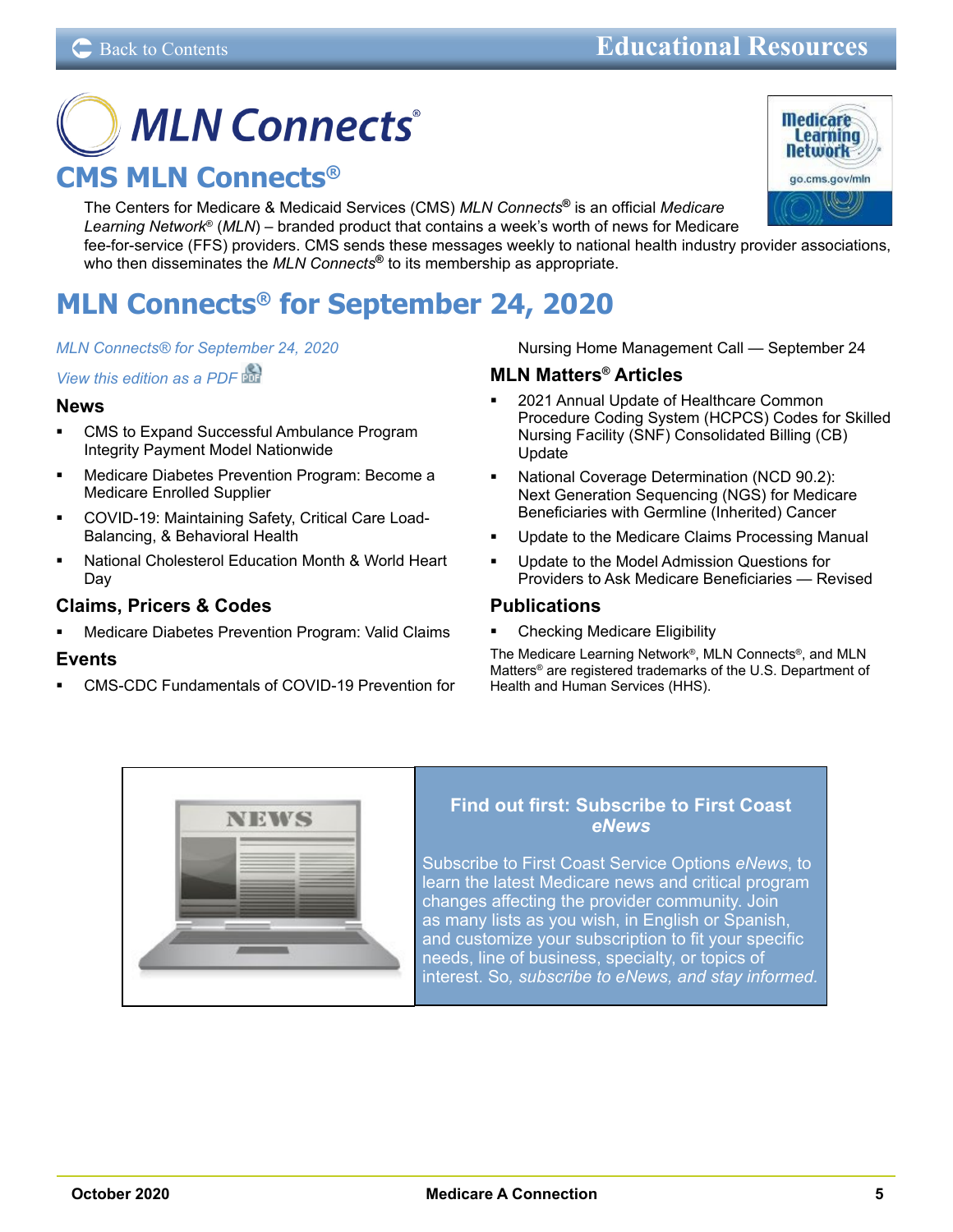## <span id="page-5-0"></span>**MLN Connects® for October 1, 2020**

## *[MLN Connects® for October 1, 2020](https://www.cms.gov/outreach-and-educationoutreachffsprovpartprogprovider-partnership-email-archive/2020-10-01-mlnc)*

## *[View this edition as a PDF](https://www.cms.gov/files/document/2020-10-01-mlnc.pdf)*

## **Editor's Note**

This edition includes a new section, Information for Your Medicare Patients, which mirrors information your patients get from Medicare. We'll include occasional messages to help you answer questions from your patients.

## **News**

- Hospital Price Transparency: Requirements Effective January 1
- **IRF Provider Preview Reports: Review Your Data by** October 26
- LTCH Provider Preview Reports: Review Your Data by October 26
- **FILT** Therapeutic Injections and Infusions: Comparative Billing Report
- SNF Healthcare-Associated Infections Confidential Dry Run Report
- COVID-19: Optimizing Health Care PPE and Supplies
- Hospice Quality Reporting Program News
- October is National Breast Cancer Awareness Month

## **MLN Matters® Articles**

- Fiscal Year (FY) 2021 Inpatient Prospective Payment System (IPPS) and Long-Term Care Hospital (LTCH) PPS Changes
- Quarterly Update to the National Correct Coding

## **MLN Connects® for October 8, 2020**

## *[MLN Connects® for October 8, 2020](https://www.cms.gov/outreach-and-educationoutreachffsprovpartprogprovider-partnership-email-archive/2020-10-08-mlnc)*

*[View this edition as a PDF](https://www.cms.gov/files/document/2020-10-08-mlnc.pdf)*

## **News**

- Hospice Quality Reporting Program: Successful Facilities for FY 2021
- Laboratories: Pay Your CLIA Certification Fees Online
- **Institutional Providers: Give Us Your Feedback on the** Provider Specific File by November 1
- Submit Medicare GME Affiliation Agreements during COVID-19 PHE by January 1
- **COVID-19: Optimizing PPE and Child Health and Wellness**
- Ostomies are Life-Savers

## **Events**

 CMS-CDC Fundamentals of COVID-19 Prevention for

Initiative (NCCI) Procedure-to-Procedure (PTP) Edits, Version 27.0, Effective January 1, 2021

- Change to the Payment of Allogeneic Stem Cell Acquisition Services — Revised
- New Physician Specialty Code for Micrographic Dermatologic Surgery (MDS) and Adult Congenital Heart Disease (ACHD) and a New Supplier Specialty Code for Home Infusion Therapy Services — Revised
- October 2020 Update of the Ambulatory Surgical Center (ASC) Payment System — Revised
- October 2020 Update of the Hospital Outpatient Prospective Payment System (OPPS) — Revised
- Penalty for Delayed Request for Anticipated Payment (RAP) Submission -- Implementation — Revised
- Quarterly Update for Clinical Laboratory Fee Schedule and Laboratory Services Subject to Reasonable Charge Payment — Revised

## **Multimedia**

- ICD-10 Coordination and Maintenance Committee Meeting Materials
- SNF Consolidated Billing Web-Based Training Course — Revised

## **Information for Medicare Patients**

 Making Insulin More Affordable for Medicare Patients Beginning January 1

The Medicare Learning Network®, MLN Connects®, and MLN Matters® are registered trademarks of the U.S. Department of Health and Human Services (HHS).

Nursing Home Management Call — October 8

## **Publications**

- Laboratory Quick Start Guide for CLIA Certification
- Provider Compliance Tips Revised
- ICD-10-CM, ICD-10-PCS, CPT, and HCPCS Code Sets — Revised
- DMEPOS Accreditation Revised
- SNF and LTCH Quality Reporting Programs: COVID-19 Public Reporting — Revised

## **Multimedia**

 Dementia Care Call: Audio Recording and Transcript

The Medicare Learning Network®, MLN Connects®, and MLN Matters® are registered trademarks of the U.S. Department of Health and Human Services (HHS).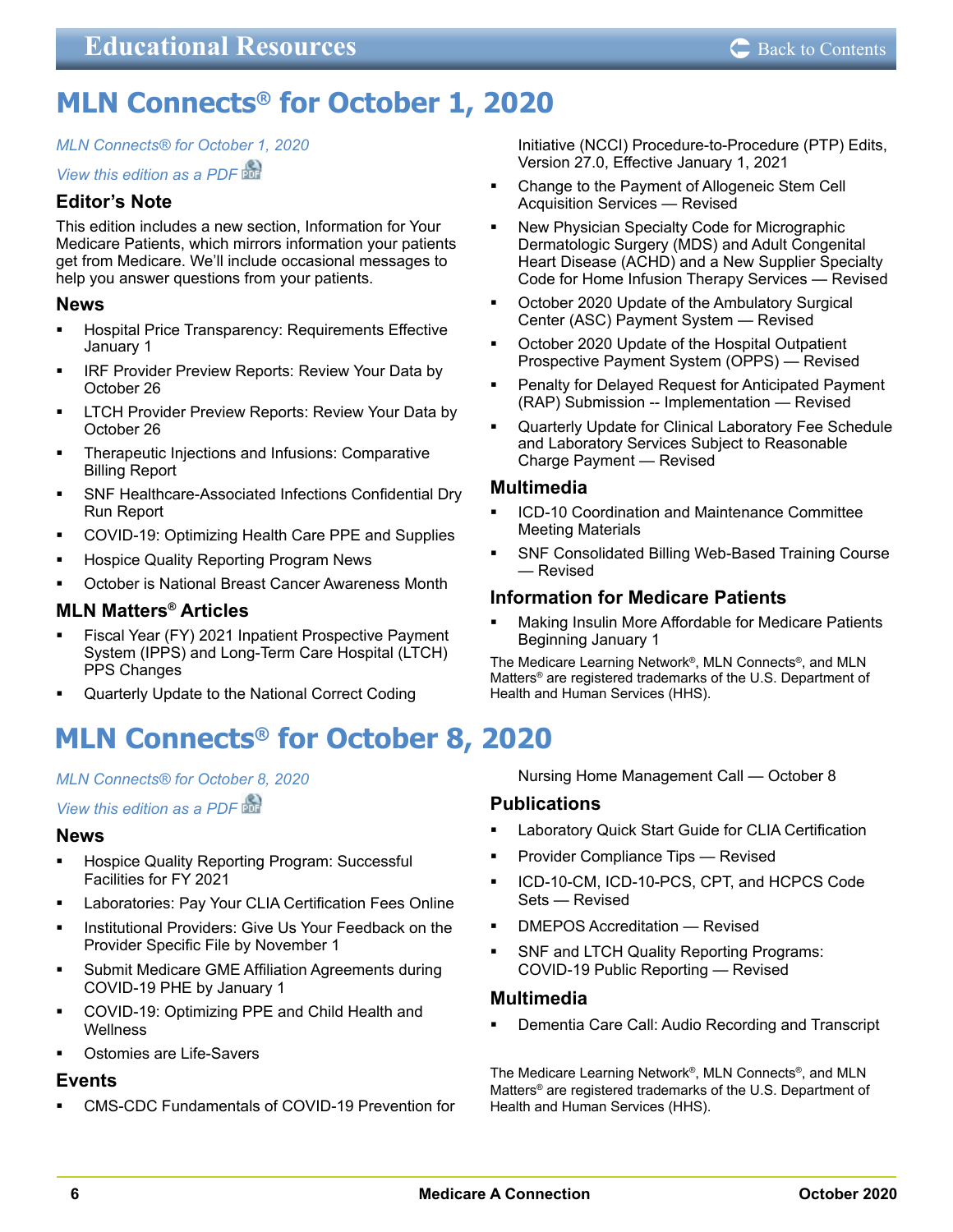## <span id="page-6-0"></span>**MLN Connects - Special Edition – October 8, 2020**

### **CMS Announces New Repayment Terms for Medicare Loans Made to Providers During COVID-19**

New recoupment terms allow providers and suppliers one additional year to start loan payments

CMS announced amended terms for payments issued under the Accelerated and Advance Payment (AAP) Program as required by recent action by President Trump and Congress.

This Medicare loan program allows CMS to make advance payments to providers, which are typically used in emergency situations. Under the Continuing Appropriations Act, 2021 and Other Extensions Act, repayment will now begin one year from the issuance date of each provider or supplier's accelerated or advance payment. CMS issued \$106 billion in payments to providers and suppliers in order to alleviate the financial burden health care providers faced while experiencing cash flow issues in the early stages of combating the Coronavirus Disease 2019 (COVID-19) public health emergency.

"In the throes of an unprecedented pandemic, providers and suppliers on the frontlines needed a lifeline to help keep them afloat," said CMS Administrator Seema Verma. "CMS' advanced payments were loans given to providers and suppliers to avoid having to close their doors and potentially causing a disruption in service for seniors. While we are seeing patients return to hospitals and doctors providing care we are not yet back to normal," she added.

CMS expanded the AAP Program on March 28, 2020, and gave these loans to health care providers and suppliers in order to combat the financial burden of the pandemic. CMS successfully paid more than 22,000 Part A providers, totaling more than \$98 billion in accelerated payments. This included payments to Part A providers for Part B items and services they furnished. In addition, more than 28,000 Part B suppliers, including doctors, non-physician practitioners, and durable medical equipment suppliers received advance payments totaling more than \$8.5 billion.

Providers were required to make payments starting in August of this year, but with this action, repayment will be delayed until one year after payment was issued. After that first year, Medicare will automatically recoup 25% of Medicare payments otherwise owed to the provider or supplier for 11 months. At the end of the 11-month period, recoupment will increase to 50% for another 6 months. If the provider or supplier is unable to repay the total amount of the AAP during this time-period (a total of 29



months), CMS will issue letters requiring repayment of any outstanding balance, subject to an interest rate of 4%.

The letter also provides guidance on how to request an Extended Repayment Schedule (ERS) for providers and suppliers who are experiencing financial hardships. An ERS is a debt installment payment plan that allows a provider or supplier to pay debts over the course of 3 years, or, up to 5 years in the case of extreme hardship. Providers and suppliers are encouraged to contact their MAC for information on how to request an ERS.

To allow even more flexibility in paying back the loans, the \$175 billion issued in Provider Relief funds can be used towards repayment of these Medicare loans. CMS will be communicating with each provider and supplier in the coming weeks as to the repayment terms and amounts owed as applicable for any accelerated or advance payment issued.

For More Information:

- *[Fact Sheet](https://www.cms.gov/files/document/accelerated-and-advanced-payments-fact-sheet.pdf)*
- *[FAQs](https://www.cms.gov/files/document/covid-advance-accelerated-payment-faqs.pdf)*

The Medicare Learning Network®, MLN Connects®, and MLN Matters® are registered trademarks of the U.S. Department of Health and Human Services (HHS).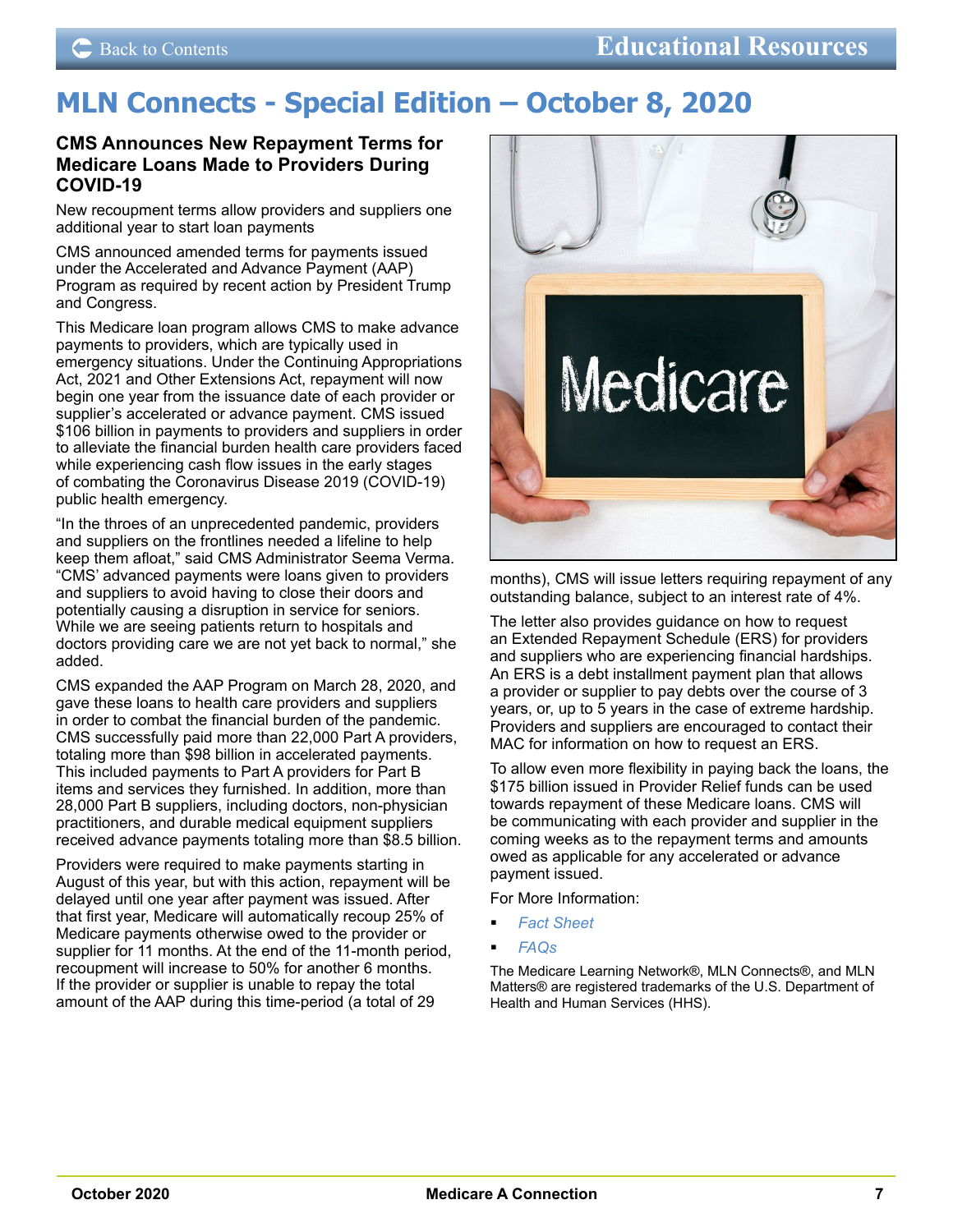## <span id="page-7-0"></span>**MLN Connects® for October 15, 2020**

## *[MLN Connects® for October 15, 2020](https://www.cms.gov/outreach-and-educationoutreachffsprovpartprogprovider-partnership-email-archive/2020-10-15-mlnc)*

## *[View this edition as a PDF](https://www.cms.gov/files/document/2020-10-15-mlnc.pdf)*

## **News**

- CMS Takes Action to Protect Integrity of COVID-19 **Testing**
- Protect Your Patients: Give Them a Flu Shot

## **Events**

 Medicare Part A Cost Report: New Bulk e-Filing Feature Webcast — October 29

## **MLN Matters® Articles**

- New Waived Tests
- January 2021 Quarterly Average Sales Price (ASP) Medicare Part B Drug Pricing Files and Revisions to Prior Quarterly Pricing Files
- October 2020 Integrated Outpatient Code Editor (I/ OCE) Specifications Version 21.3 — Revised
- Update to Hospice Payment Rates, Hospice Cap, Hospice Wage Index, and Hospice Pricer for FY 2021 — Revised

## **Publications**

 Provider Compliance Tips for Glucose Monitors and Diabetic Accessories/Supplies — Revised

## **Multimedia**

 Coverage of an Annual Wellness Visit Video

## **Information for Medicare Patients**

 Medicare Health and Drug Plans Receive Star Ratings

The Medicare Learning Network®, MLN Connects®, and MLN Matters® are registered trademarks of the U.S. Department of Health and Human Services (HHS).

## **MLN Connects® – Special Edition – October 15, 2020**

## **Trump Administration Drives Telehealth Services in Medicaid and Medicare**

On October 14, CMS expanded the list of telehealth services that Medicare Fee-for-Service will pay for during the COVID-19 Public Health Emergency (PHE). CMS is also providing additional support to state Medicaid and Children's Health Insurance Program (CHIP) agencies in their efforts to expand access to telehealth. The actions reinforce President Trump's Executive Order on Improving Rural Health and Telehealth Access to improve the health of all Americans by increasing access to better care.

"Responding to President Trump's Executive Order, CMS is taking action to increase telehealth adoption across the country," said CMS Administrator Seema Verma. "Medicaid patients should not be forgotten, and today's announcement promotes telehealth for them as well. This revolutionary method of improving access to care is transforming health care delivery in America. President Trump will not let the genie go back into the bottle."

Expanding Medicare Telehealth Services:

For the first time using a new expedited process, CMS added 11 new services to the Medicare telehealth services list since the publication of the May 1 COVID-19 Interim Final Rule with comment period (IFC). Medicare will begin paying eligible practitioners who furnish these newly added telehealth services effective immediately and for the duration of the PHE. These new telehealth services include certain neurostimulator analysis and programming services, and cardiac and pulmonary rehabilitation services. The list of these newly added services is available on the *[List of Telehealth Services](https://www.cms.gov/Medicare/Medicare-General-Information/Telehealth/Telehealth-Codes)* webpage.

In the May 1 COVID-19 IFC, CMS modified the process for adding or deleting services from the Medicare telehealth



services list to allow for expedited consideration of additional telehealth services during the PHE outside of rulemaking. This update to the Medicare telehealth services list builds on the efforts CMS has already taken to increase Medicare beneficiaries' access to telehealth services during the COVID-19 PHE.

Since the beginning of the PHE, CMS added over 135 services to the Medicare telehealth services list – such as emergency department visits, initial inpatient and nursing facility visits, and discharge day management services. With this action, Medicare will pay for 144 services performed via telehea[lth. Between mid-March and mid-](#page-8-0)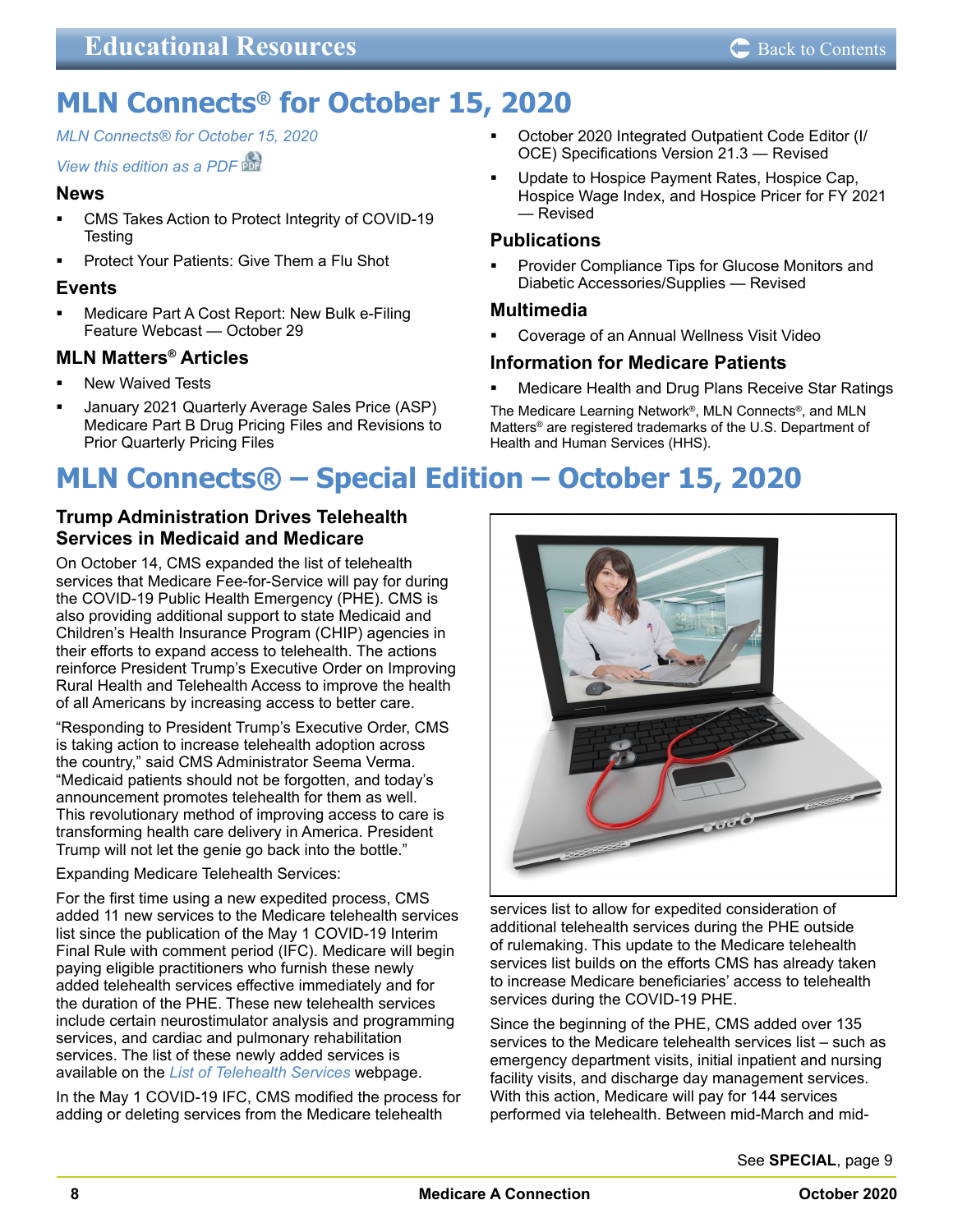## <span id="page-8-0"></span>**[SPECIAL](#page-7-0)**

from page 8

August, over 12.1 million Medicare beneficiaries – over 36% – of people with Medicare Fee-for-Service received a telemedicine service.

Preliminary Medicaid and CHIP Data Snapshot on Telehealth Utilization and Medicaid & CHIP Telehealth Toolkit Supplement:

In an effort to provide greater transparency on telehealth access in Medicaid and CHIP, CMS released, for the first time, a preliminary Medicaid and CHIP data snapshot on telehealth utilization during the PHE. This snapshot shows, among other things, that there have been more than 34.5 million services delivered via telehealth to Medicaid and CHIP beneficiaries between March and June of this year, representing an increase of more than 2,600% when compared to the same period from the prior year. The data also shows that adults ages 19-64 received the most services delivered via telehealth, although there was substantial variance across both age groups and states.

To further drive telehealth, CMS released a new supplement to its *[State Medicaid & CHIP Telehealth](https://www.medicaid.gov/medicaid/benefits/downloads/medicaid-chip-telehealth-toolkit.pdf)  [Toolkit: Policy Considerations for States Expanding Use](https://www.medicaid.gov/medicaid/benefits/downloads/medicaid-chip-telehealth-toolkit.pdf)  [of Telehealth, COVID-19 Version](https://www.medicaid.gov/medicaid/benefits/downloads/medicaid-chip-telehealth-toolkit.pdf)* that provides numerous new examples and insights into lessons learned from states that implemented telehealth changes. The *[updated](https://www.medicaid.gov/medicaid/benefits/downloads/medicaid-chip-telehealth-toolkit-supplement1.pdf)  [supplemental information](https://www.medicaid.gov/medicaid/benefits/downloads/medicaid-chip-telehealth-toolkit-supplement1.pdf)* is intended to help states strategically think through how they explain and clarify to providers and other stakeholders which policies are temporary or permanent. It also helps states identify services that can be accessed through telehealth, which providers may deliver those services, the ways providers may use in order to deliver services through telehealth, as well as the circumstances under which telehealth can be reimbursed once the PHE expires.

The toolkit includes approaches and tools states can use to communicate with providers on utilizing telehealth for patient care. It updates and consolidates in one place the FAQs and resources for states to consider as they begin planning beyond the temporary flexibilities provided in response to the pandemic.

View the Medicaid and CHIP data *[snapshot](https://www.medicaid.gov/resources-for-states/downloads/medicaid-chip-beneficiaries-COVID-19-snapshot-data-through-20200630.pdf)* on telehealth utilization during the PHE.

The Medicare Learning Network®, MLN Connects®, and MLN Matters® are registered trademarks of the U.S. Department of Health and Human Services (HHS).

## *Medicare Learning Network***®**

The *Medicare Learning Network*® (*MLN*) is the home for education, information, and resources for the health care professional community. The *MLN* provides [access to CMS Program information you need, when you need it, so you can](https://www.cms.gov/Outreach-and-Education/Medicare-Learning-Network-MLN/MLNGenInfo)  focus more on providing care to your patients. Find out what the *MLN* has to offer you and your staff *here*.